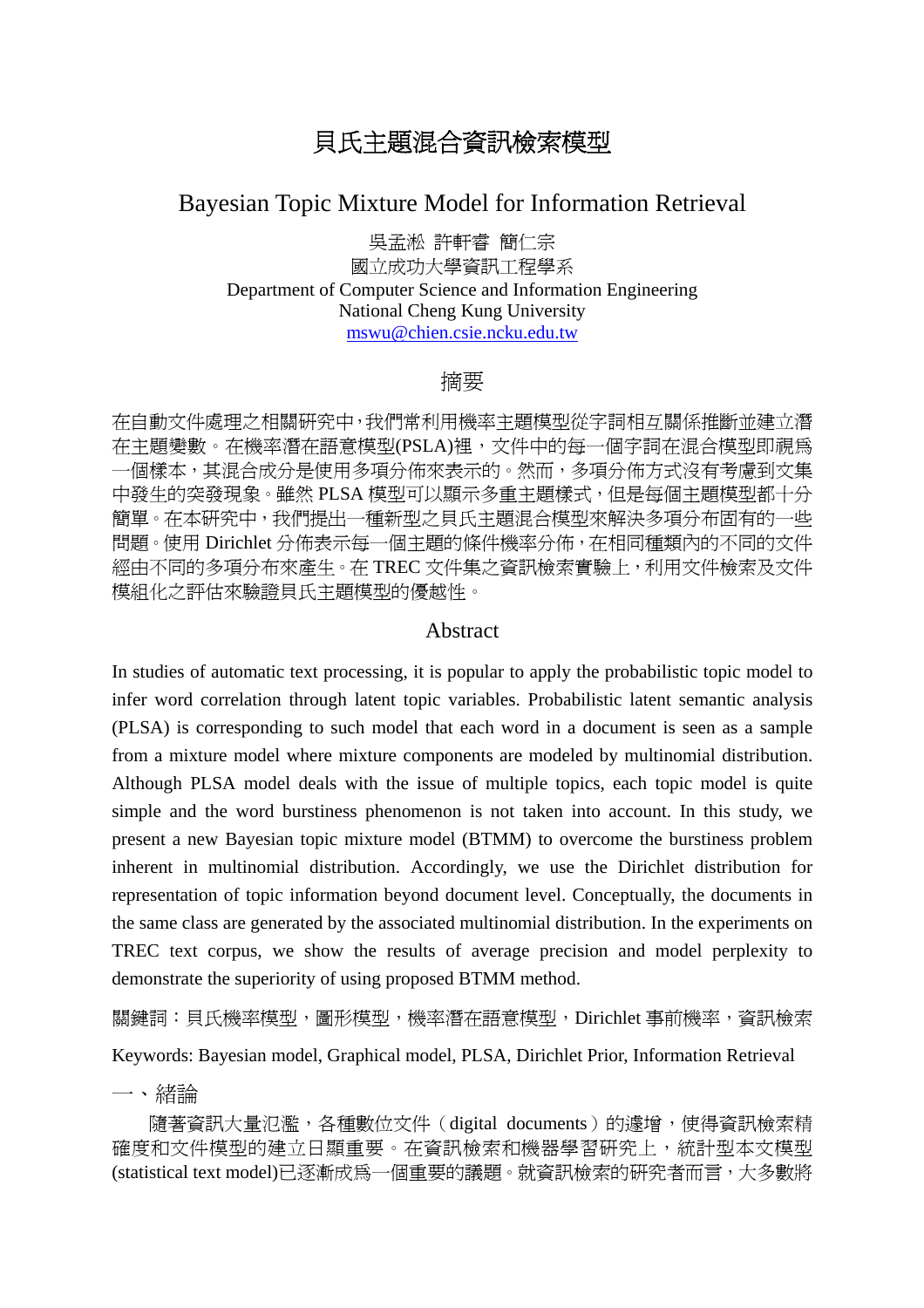文件視爲是 bag-of-word 的表示法,嘗試用統計的方法,擷取文字的特徵以建構資訊檢 索的模式,此類方法亦稱為向量空間模型[32]。Bag-of-word 的缺點是不考慮人類語言 的同義字詞(synonym)以及多義字詞(polysemy)。再者,此方法的空間維度表示相當 於字典個數的大小。這意謂有許多的參數必須被估計,容易導致效能的降低。在文獻上, 已有一些文件表示法被提出解決 bag-of-word 方面的一些問題。首先,潛在語意分析 (Latent Semantic Analysis, LSA)[10], 是將文件以"字詞-文件"矩陣表示的方法。透過奇 異值分解(Singular Value Decomposition, SVD)將文件投射到一個低維度的語意空間, 並 假設每一奇異値及其對應的奇異向量(singular vector)代表其潛在主題或概念,且每一文 件可由右奇異矩陣轉置的行向量表示。在資訊檢索和語音辨識上已證明是有價值的分析 工具[2][3][24]。第二,機率模型(Probabilistic Model)的基本假定為觀測資料下的一個生 成模型,此模型反應資料本身的架構。目前,已有一些機率模型的技術被廣泛地使用。 例如,機率潛在語意分析(Probabilistic Latent Semantic Analysis)[16][17]以及 Latent Dirichlet Allocation[6] 。 PLSA 模型作法是擷取與文件關聯的意向模型 (Aspect model)[18]。PLSA 模型有幾項缺點[6],首先,是沒有直接的方法將機率分配給先前未 出現(unseen)的文件。其次,參數數量會隨著文件數量線性擴增。LDA[6]為一個較完整 的生成模型,其方法是將每一篇文件的機率視為潛在主題中隨機字詞機率的混合模型, 進而求得該篇文件出現的機率值。然而,其近似推論演算法並不容易實現。再者,文件 以多項分佈表示法,無法有效取得字詞在文件中的突發現象 (burstiness phenomenon)[12][25]。所謂「突發現象」意指,字詞在文件中出現過一次之後,很有可 能會再出現的情形[22]。一般而言,字詞在文集裡一般分為三種範疇,即常見(common)、 一般(average)和稀有(rare)。雖然多項式表示能獲得常見字詞的突發性,但是對於一般和 稀有字詞的突發性並未被正確的模組化。而透過 Dirichlet 分佈來替代多項分佈,可以趨 緩突發現象的問題[25]。在本研究中,對於機率和主題混合模型問題感興趣,將探討幾 個較先進的圖形模型[6][16][23][25],期望藉由相關背景,來改善現有的文件模型架構。 本文中以 PLSA 機率模型為基礎, 在混合模式的結合上, 透過貝氏方法使用 Dirichlet 分佈決定各個分配所佔的比例,稱之為貝氏主題混合模型(Bayesian Topic Mixture Model, BTMM )。透過 Gibbs 抽樣法來估計所需的參數。Gibbs 抽樣法的優勢是不需要明確地 表示模型參數,可以在字詞分配到代表的潛在主題方面,簡單定義模型。本研究利用貝 氏主題混合模型進行資訊檢索相關研究,所獲得成果對於改善搜尋系統檢索較易具有相 當的應用價值。此外也可提供相關領域如資料探勘、機器學習等領域進行深入探討。本 文接下來章節組織如下。第二章探討目前文獻中各種相關的文件模型研究方法。第三章 將說明本文所提出的方法,並比較幾種主要模型的差異。第四章為本文提出的方法和其 他作法比較實驗效能分析的結果,用以證明本研究方法的效益及結果討論。最後,第五 章為本文的結論以及未來的研究方向。

二、相關文獻探討

在許多的應用上,資訊檢索和機器學習可以說密不可分。本章,我們將探索一些較 具體、熟知的機率統計模型。首先,簡單描述在資訊檢索中較常見的文件表示法 [10][32]。接著, 針對廣泛的生成模型做更深入的探討, 其中包含一些機率模型和混合 模型等圖形模型表示式[6][16][17][23] [31]。

(一)、文件表示法

在資訊檢索系統中,文件通常由向量表示,意指視為特徵的字詞出現在每篇文件 的現象,此種表示法稱為 bag-of-word 或者向量空間模型(Vector Space Model)[32]。其中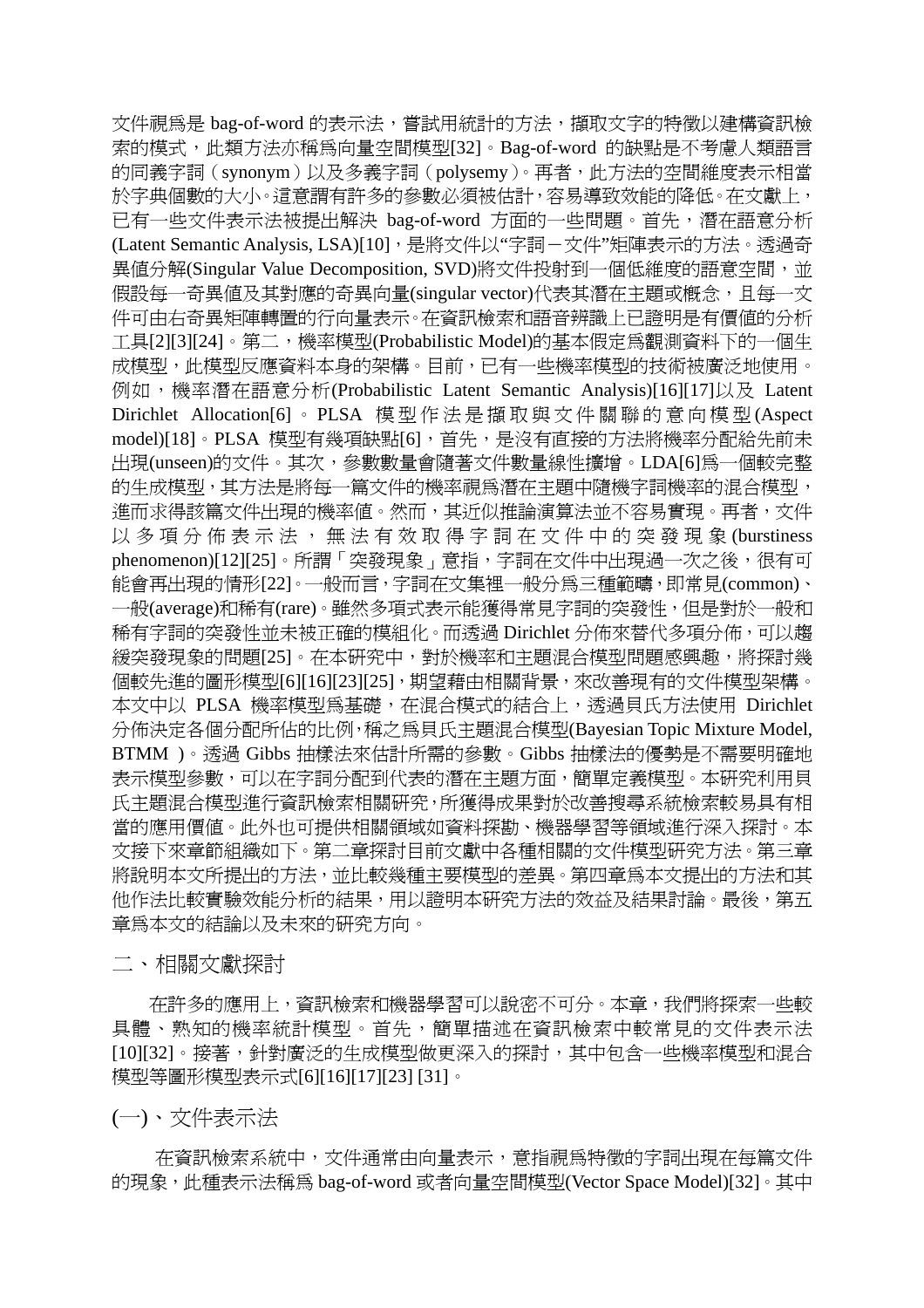w<sub>i</sub> 表示字典中的字詞在文件中出現的頻率值,而字典通常由文件集中的訓練集合所擷 取得到。整個文件集可以透由字詞文件矩陣來表示,如下所示

$$
\mathbf{A} = \begin{bmatrix} w_{11} & w_{12} & \cdots & w_{1m} \\ w_{21} & w_{22} & \cdots & w_{2m} \\ \vdots & \vdots & & \vdots \\ w_{n1} & w_{n2} & \cdots & w_{nm} \end{bmatrix}
$$
 (1)

其中 w<sub>ij</sub> 表示字典中的第 i 字詞在第 j 篇文件中出現的頻率值。在上述表示法中,缺乏任 何有關字詞之間的語意訊息。因此,有其他學者考慮此類相關訊息來描述文件,稱為潛 在語意分析(Latent Semantic Analysis, LSA)[10]。LSA 基本的概念是以低維度的共同 語意因子呈現原先文件和字詞之間的關聯。利用奇異值分解(Singular Value Decomposition, SVD)找出字詞對應文件的語意結構,可將高維度的矩陣資料降低為*r* 維 度大小之特性。其奇異値分解之架構示意圖,如圖一所示。



圖一、奇異值分解之架構示意圖

(二)、文件混合模型之探討

#### 1、Mixture of Unigrams

Mixture of Unigram (MU)模型是將 Unigram 模型經由離散隨機主題變數而擴增 [31]。在此混合模型下,每份文件經由所選擇的主題所產生,接著,從主題相關的多項 式獨立產生字詞。其文件的機率表示如下

$$
P(w) = \sum_{z} P(w | z) P(z)
$$
  
\n
$$
P(d) = \prod_{w} P(w) = \prod_{w} \sum_{z} P(w | z) P(z) = \sum_{z} P(z) \prod_{w} P(w | z)
$$
 (2)

當整個文集(corpus)被估計時,字詞分佈可以視為在每一個文件對應一個主題的假設之 下的主題表示。

#### 2、Probabilistic Latent Semantic Analysis

先前所提 LSA 模型在文件和字詞上的呈現,並非以統計觀點出發。因此, Hofmann 提出機率潛在語意分析模型 (Probabilistic Latent Semantic Analysis, PLSA) [16][17], 其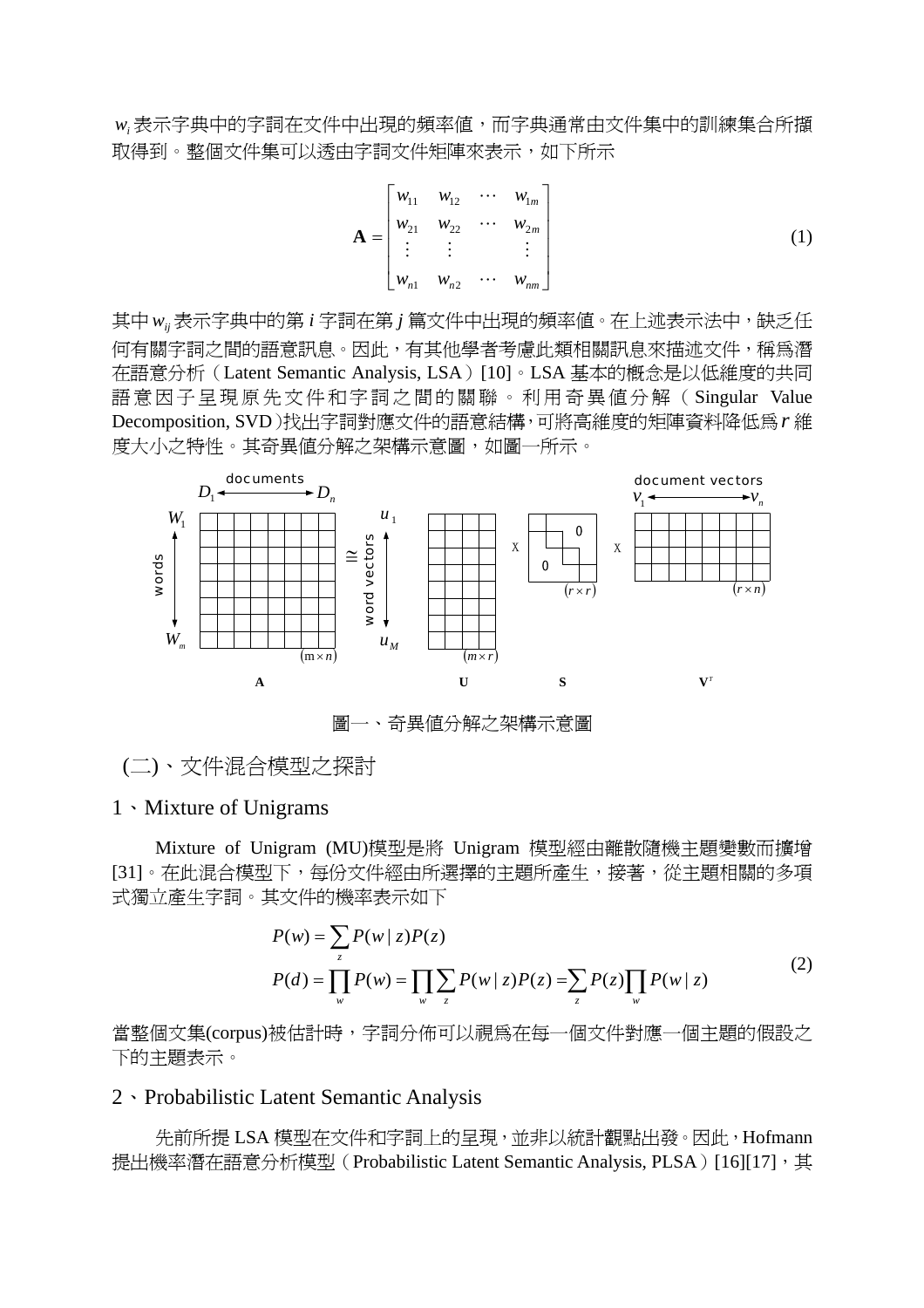模型如圖二所示。PLSA 模型不同於 LSA 將文件和字詞向量投射至潛在語意空間的做 法,其方法是以 Aspect Model 作為主要架構[18],使用機率密度函式作為已觀察到的文 件和字詞之間潛在語意關聯性的呈現方式,並利用最大相似度估測法則,結合了 EM 演 算法[11]推估出隱含的模型參數。PLSA 模型目前被廣泛應用在多個領域,包括文件分 段[7]、網頁探勘[19]、語音辨識技術及語言模型調適[1][8][9][29]等應用。



圖二、PLSA 模型示意圖

PLSA 模型主要的特徵,是針對字詞和文件共同事件尋求一個生成模型[16][17]。 本文資料集是由字詞-文件對 $(d, w)$ 所組成,文件以d∈ $\{d_1, ..., d_N\}$ 表示,其個數爲N;  $\overline{P}$ 另外,字詞以  ${\bf w}$  ∈ { $w_1,...,w_M$ } 表示,字典相當於是 *M* 個字詞所形成之集合。假設每一 字詞在給定的文件中潛在主題 $z ∈ \{z_1, ..., z_K\}$ 下產生。將字詞-文件對 $(d, w)$ 共同出現 (co-occurrence)的聯合機率以式(3)表示

$$
P(d, w) = \sum_{z} P(z)P(w | z)P(d | z)
$$
  
= 
$$
P(d) \sum_{z} P(w | z)P(z | d)
$$
 (3)

在 PLSA 模型中,文件則經由 *P*(*w* | *z*)的因子的混合描繪其特性。將 *z* 視為潛在變數, 可以容易地對 PLSA 模型利用 EM 演算法來學習參數。最大化對數相似度可以表示成:

$$
L_{\text{PLSA}} = \sum_{d} \sum_{w} n(d, w) \log P(d, w) = \sum_{d} \sum_{w} n(d, w) \sum_{z} P(z) P(d \mid z) P(w \mid z)
$$
(4)

其*n*(*d*,*w*)表示字詞在文件中的數量。在 E-step 中,利用目前估計的參數來計算潛在變 數的事後機率,其式子如下

$$
P_{\text{PLSA}}(z \mid d, w) = \frac{P(z)P(d \mid z)P(w \mid z)}{\sum_{z} P(z)P(d \mid z)P(w \mid z)}
$$
(5)

在 M-step 中,利用潛在變數在 E-step 中的估測,使得觀察的聯合對數相似度的期望最 大化。其所有參數的更新如下

$$
\hat{P}_{\text{PLSA}}(w \mid z) = \frac{\sum_{d} n(d, w) P(z \mid d, w)}{\sum_{w} \sum_{d} n(d, w) P(z \mid d, w)}
$$
(6)

$$
\hat{P}_{\text{PLSA}}(d \mid z) = \frac{\sum_{w} n(d, w) P(z \mid d, w)}{\sum_{d} \sum_{w} n(d, w) P(z \mid d, w)}
$$
(7)

$$
\hat{P}_{\text{PLSA}}(z) = \frac{\sum_{d} \sum_{w} n(d, w) P(z | d, w)}{\sum_{d} \sum_{w} n(d, w)}
$$
(8)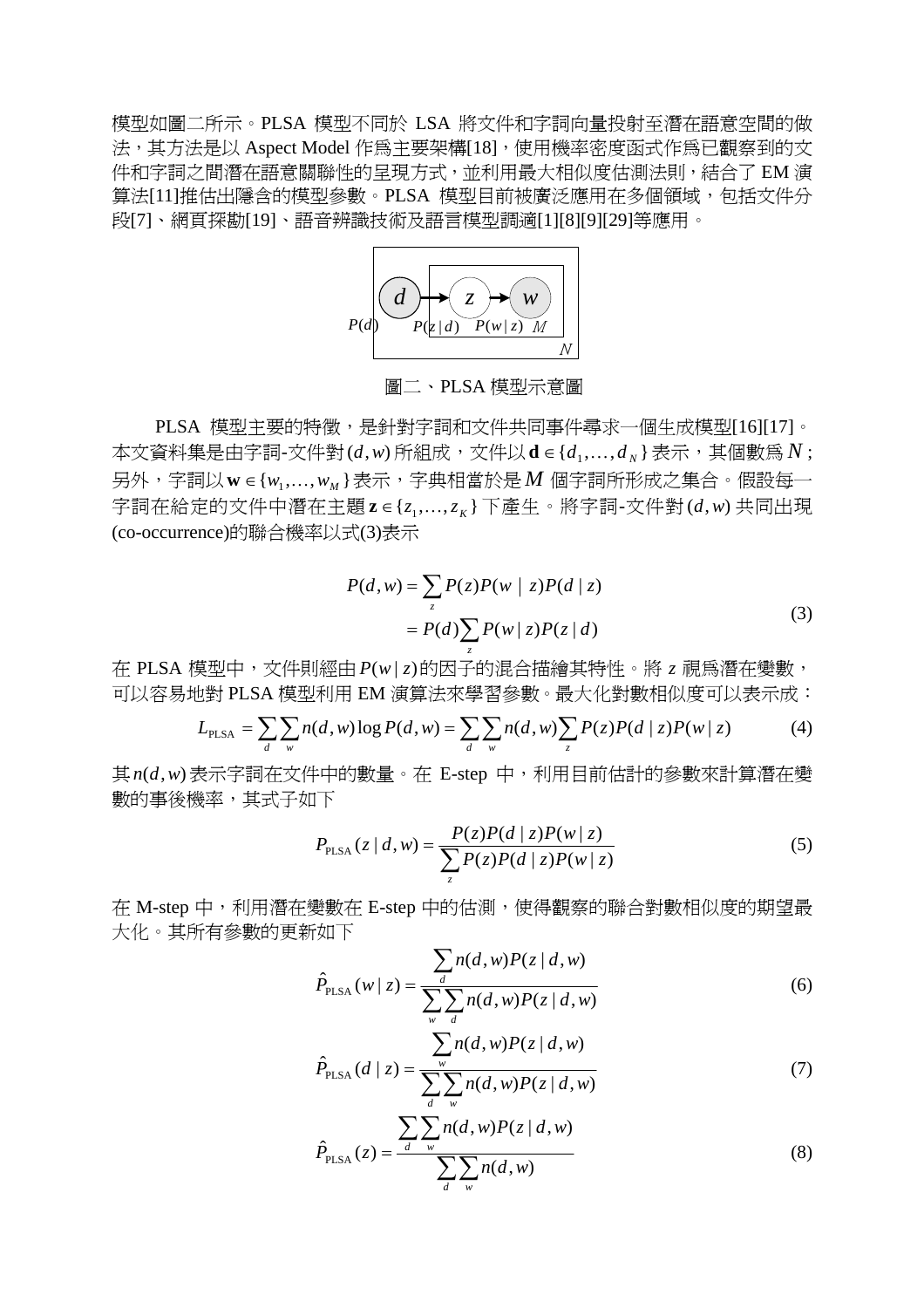PLSA 在資訊檢索中,可以藉由低維的"潛在"空間代替原始文件的表示。在 Hofmann[16][17]裡,以 *P*(*z* | *d*) 作為在低維空間之文件的組成,對於未看見(unseen)之文 件或查詢句,經由最大化對數相似度和固定 *P*(*w* | *z*)及計算而得。

#### 3、Latent Dirichlet Allocation

近幾年來,Latent Dirichlet Allocation (LDA)被提出來模組文集的潛在主題[6]。在 大詞彙自動語音辨識系統下使用在語言模型的調整[30][33],以及其他機器學習應用上 皆有不錯的成效[4][5]。LDA 主要是克服 PLSA 模型中上述的缺點,比較 LDA 與 PLSA 模型相異之處,在於 LDA 將每一篇文件的機率都視為潛在主題中隨機字詞機率的混合 模型,藉此取得該篇文件出現的機率值。LDA 模型使用隨機變數θ 來代替 PLSA 模型中  $P(z|d)$ 參數。θ和 *z* 有相同的維度,表示文件中主題的混合。θ對每一文件從 Dirichlet 分佈取樣,代替估計每一訓練文件的混合機率 *P*(*z* | *d*) ,對 PLSA 模型而言,LDA 所需 要的參數量較少。在 PLSA 模型中,有 *K*\**N* 個 *P*(*z* | *d*) 參數,而 LDA 模型,對文件的 取樣,θ 只需 *K* 個參數。

在 LDA 模型裡,假設文件從潛在主題上隨機混合取樣,透過字詞上的分佈描繪每 一主題的特性。在此模型中,文件爲觀察變數,視爲字詞的集合,d∈{1,...,M},每一 字詞取決於未觀察變數(也就是 topic)  $z$ , 表示在 $\{1, ..., K\}$ 的可能值, 並且  $K$  超參數 (hyperparameter) 必須被決定。在文件空間裡, LDA 模型存在未觀察變數,  $\theta$  =  $(\theta_1, ..., \theta_K)$ , $\theta_k > 0$  且  $\sum \theta_k$  = 1 。其模型如圖三所示,α 表示為主題混合  $\theta$  之 Dirichlet *k* priori,而字詞機率透過 *K* \* *M* 矩陣β 參數化,其中β = *P*(*w* | *z*) 。



圖三、LDA 模型示意圖

文件 *d* 和主題混合θ 的聯合分佈為

$$
P_{\text{LDA}}(\theta, \mathbf{d} \mid \alpha) = P(\theta \mid \alpha) \prod_{w} \left[ \sum_{z} P(w \mid z) P(z \mid \theta) \right]^{n(d, w)}
$$
(9)

其中,*n*(*d*,*w*) 表示字詞 *w* 在文件 *d* 中出現的個數, *P*(θ|α) 為θ的 Dirichlet 機率分布。 我們可以得到文件的邊際分佈

$$
P_{\text{LDA}}(\mathbf{d} \mid \alpha) = \int P(\theta \mid \alpha) \prod_{w} \left[ \sum_{z} P(w \mid z) P(z \mid \theta) \right]^{n(d,w)} d\theta \tag{10}
$$

然而,為了估計這些參數必須計算事後分佈 *P*(θ,*z* | *d*) ,通常這些推論是不易實現的。 在文獻上,一些基於變化方法的近似推論技術被提出,如 Variational Methods[6][21]、 Expectation Propagation[28]和 Gibbs 抽樣法[14]。在此,對 Blei et al.[6]所提出的方法做 說明,在圖形模型來說,Variational Method 是將一個複雜的圖形模型轉換為一個簡單的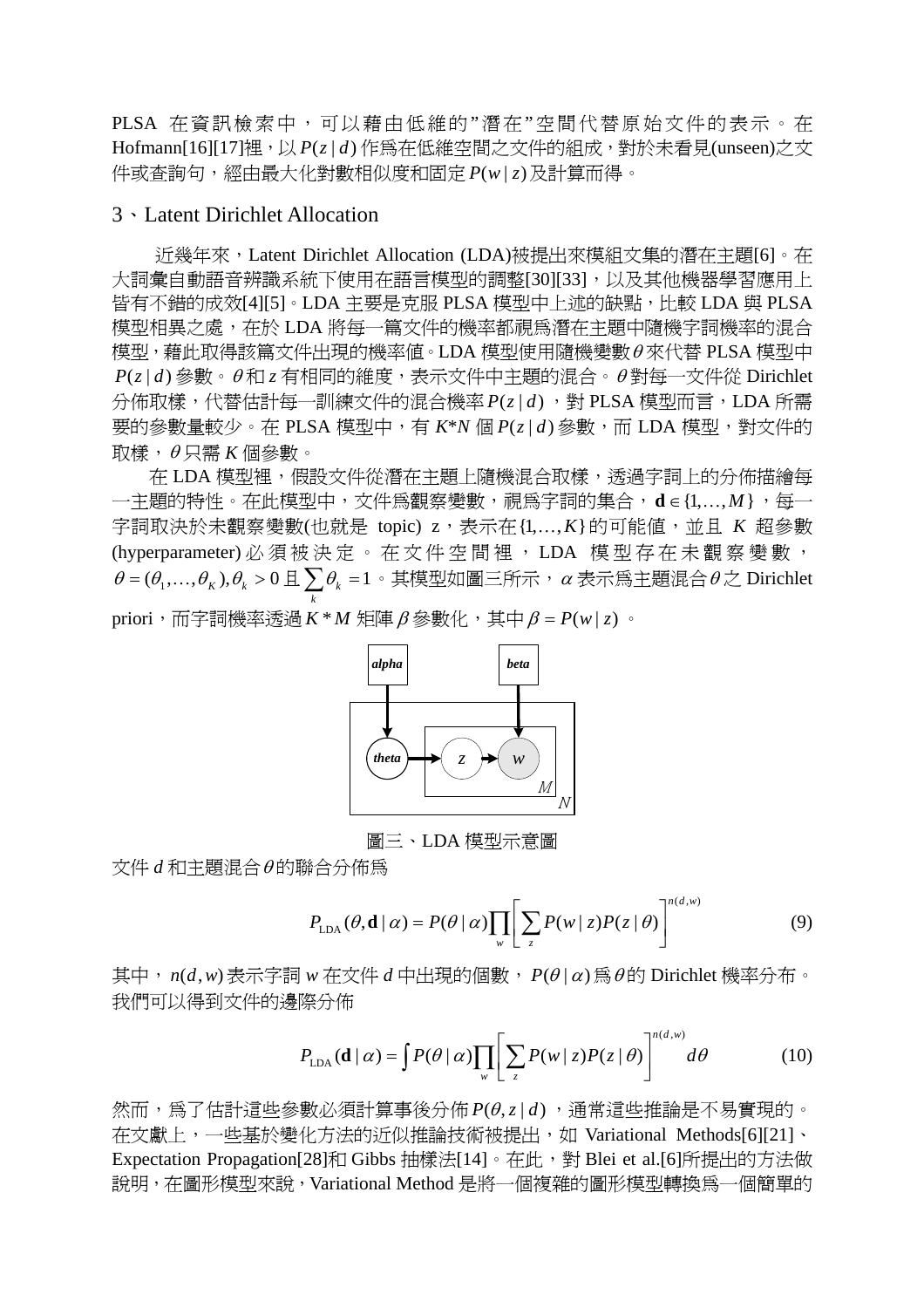

圖四、近似事後 LDA 模型之 Variational 分佈示意圖

Blei et al. [6] 定義一個分佈  $q(\theta, z | \gamma, \phi)$  的近似群, 並且選擇 Variational Parameters<sup>γ</sup> 和φ 接近真實的數值。Variational 分佈定義為

$$
q(\theta, z | \gamma, \phi) = q(\theta, \gamma) \prod_{z} q(z | \phi_z)
$$
 (11)

對於這新模型,可以經由 Variational Distribution 和 True Posterior 之間的 KL Divergence  $\frac{1}{R}$ 大化得到 *P*( $\theta$ , *z* | **d**,  $\alpha$ ,  $\beta$ ) 的近似,

$$
(\gamma^*, \phi^*) = \underset{(\gamma, \phi)}{\arg \min} D(q(\theta, z \mid \gamma, \phi) \parallel P(\theta, z \mid \mathbf{d}, \alpha, \beta))
$$
 (12)

參數估測過程利用 variational EM, 使得對數相似度最低界限(lower bound)最大化, 基於 近似事後分佈 *P*(θ,z|d)的一種變化分佈來更新參數,透過下列兩個步驟迭代過程。在 E-step 中,使用變化的事後分佈近似,對每份文件找到多變參數{<sup>γ</sup> ,φ}的最佳化值,

 $\phi_n \propto \beta \exp\{E[\log(\theta) | \gamma]\}$  (13)

$$
\gamma = \alpha + \sum_{n} \phi_{n} \tag{14}
$$

在 M-step 裡,使得有關模型參數對數相似度最小界限最大化,對條件多項參數的更新 可以表示如下

$$
\beta \propto \sum_{d} \sum_{n} \phi_{dn} w_{dn} \tag{15}
$$

而參數<sup>α</sup> 可以透過 Newton-Raphson 演算法求得[27]。Girolamin 和 Kaban [13]說明當 Dirichlet 分佈相同時,PLSA 模型實際上是 LDA 的一個特例。

#### 4、Theme Topic Mixture Model

如前所述,LDA模型近似推論演算法並無法得到正解(Exact Solution)且計算複雜度 增加。為了克服這個問題,Keller和Bengio[23]提出一個正推論且易處理的模型,稱之為 Theme Topic Mixture Model (TTMM)。在TTMM裡, 文件空間的變數稱為Theme, 不同 於LDA, TTMM對於topic的混合程度所佔的比例利用離散有限集(discrete finite set)來代 替連續空間的使用。如圖五所示,此模型的觀察變數為文件*d*,可視為字詞*w*的集合, 而未觀察變數爲theme,以h∈{1,...,*J*}表示,以及topic,以z∈{1,...,K}表示。其參數π,τ 和 β 個別表示theme的混合程度所佔的比例 *P*(*h* = *j*) 、topic給定theme的混合程度 *P*(*z* | *h* = *j*)以及每一字詞給定每一主題的機率值 *P*(*w* | *z*)。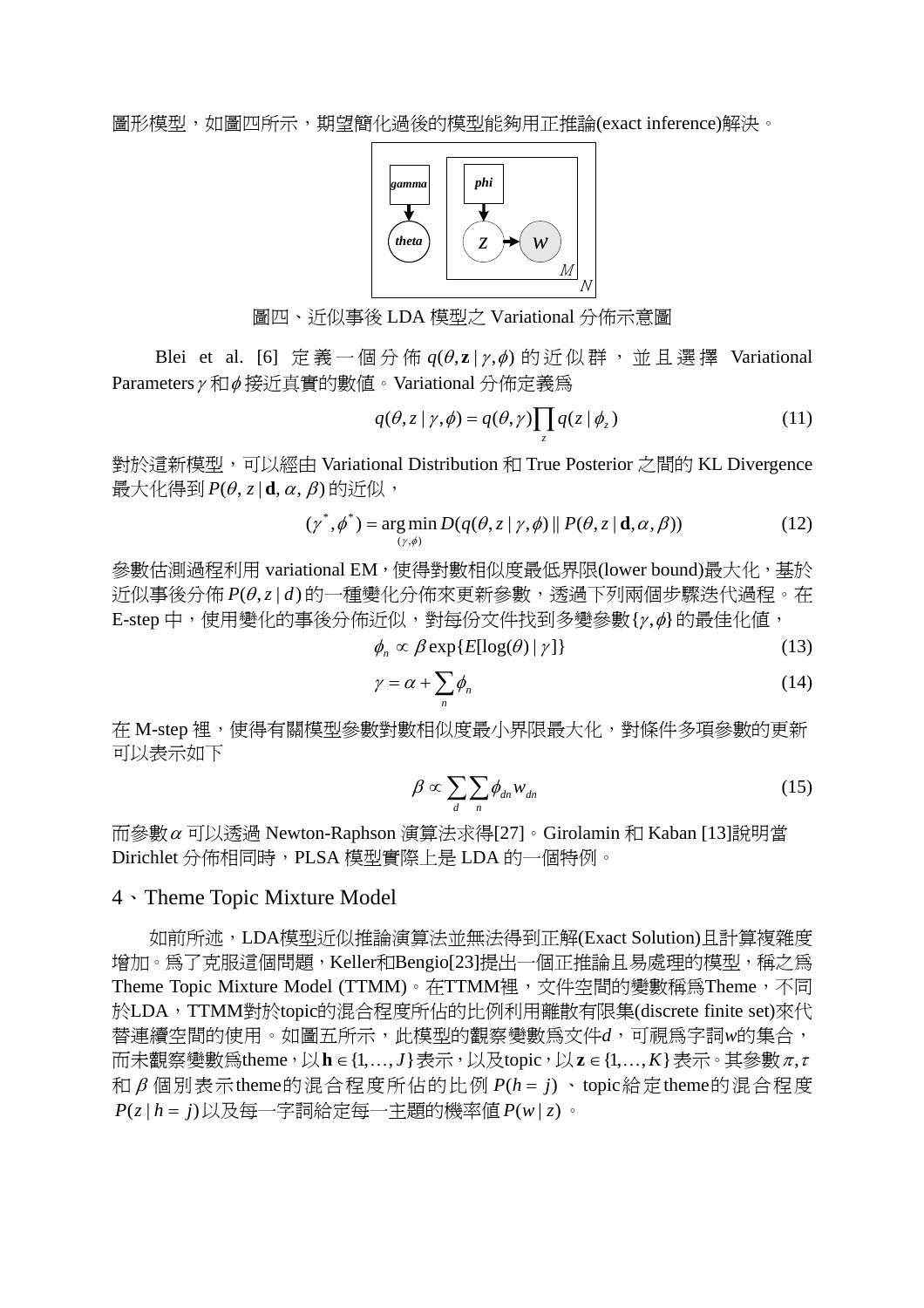

圖五、TTMM 示意圖

每個文件可以視為 theme *h* 的混合,表示為

$$
P(\mathbf{d}) = \sum_{j} P(h = j) P(d \mid h = j) = \sum_{j} P(h = j) \prod_{w} \left[ \sum_{z} P(w \mid z) P(z \mid h = j) \right]^{n(d, w)}
$$
(16)

其中, *P*(*d* | *h* = *j*) 表示給定一個主題*h* = *j* ,其文件的生成機率,而*n*(*d*,*w*) 表示字詞在 文件中的頻率,且 $\sum n(d,w) = n(d)$  $\sum_{w} n(d, w) = n(d)$ 。假定文集 *D* 爲 *N* 篇文件的集合,給定文件模型, 其文集 *D* 的對數相似度可以表示為

$$
L_{\text{TTMM}} = \sum_{d} \log \left[ \sum_{j} P(h=j) \prod_{w} \left( \sum_{z} P(w \mid z) P(z \mid h=j) \right)^{n(d,w)} \right] \tag{17}
$$

如同 PLSA 一樣,參數估計亦可經由 EM 演算法使得對數相似度最大化。在 E-step 中, 潛在變數的事後機率被估計,如下所示

$$
P(h = j | d) = \frac{P(h = j) \prod_{w} \left[ \sum_{z} P(w | z) P(z | h = j) \right]^{n(d, w)}}{\sum_{j} P(h = j) \prod_{w} \left[ \sum_{z} P(w | z) P(z | h = j) \right]^{n(d, w)}}
$$
(18)

$$
P(z \mid w, h = j) = \frac{P(z \mid h = j)P(w \mid z)}{\sum_{z'} P(z' \mid h = j)P(w \mid z')}
$$
(19)

在 M-step 下,其對數相似度期望值是使用在上一階段估測的事後值,使得在標準化限 制(normalization constraint)條件下最大化。模型參數的重新估測,可以表示為

$$
P_{\text{TTMM}}(h = j) = \frac{\sum_{d} P(h = j \mid d)}{\sum_{j'} \sum_{d} P(h = j' \mid d)} = \frac{\sum_{d} P(h = j \mid d)}{N}
$$
(20)

給定條件限制 $\sum_{j'} P(h = j' | d) = 1$  $P(h = j' | d) = 1$  ,可得

$$
\hat{P}_{\text{TTMM}}(z \mid h = j) = \frac{\sum_{d} P(h = j \mid d) \sum_{w} n(d, w) P(z \mid w, h = j)}{\sum_{d} n(d) P(h = j \mid d)} \tag{21}
$$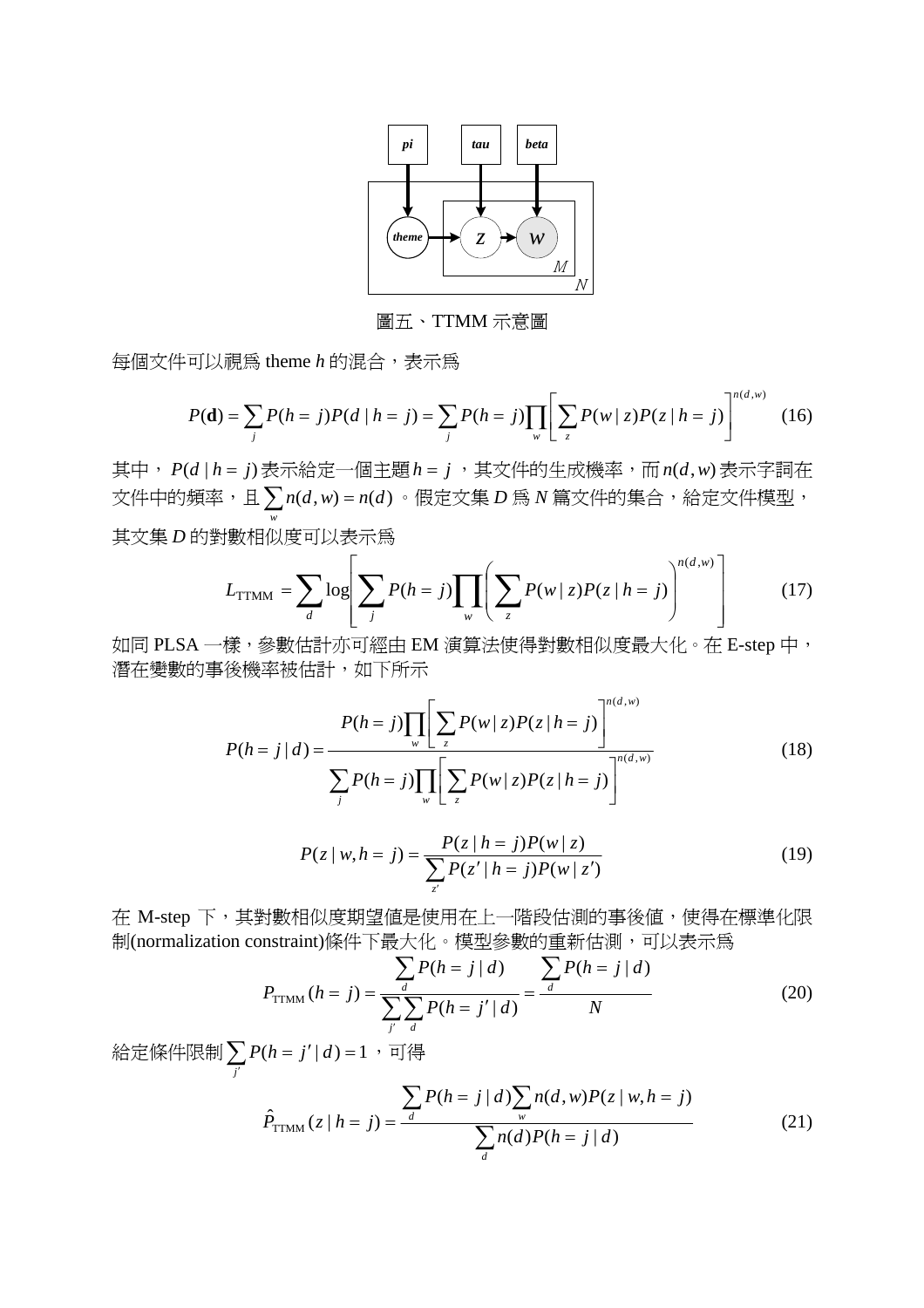同理,給定條件限制 $\sum\limits_{z^{'}} P(z^{'}|\, w,h=j)$ =1,可得

$$
\hat{P}_{\text{TTMM}}(w \mid z) = \frac{\sum_{d} \sum_{j} n(d, w) P(h = j \mid d) P(z \mid w, h = j)}{\sum_{w'} \sum_{d} \sum_{j} n(d, w') P(h = j \mid d) P(z \mid w', h = j)}
$$
(22)

三、貝氏主題混合模型

(一) 模型定義

Madsen et al. [25]提到多項模型比較適合常見的字詞,但是對於其他較一般或是稀 有的字詞無法有效獲得其突發現象。且多項式產生的計數分佈(counts distribution)基本 上不同於自然本文的計數分佈。對於本文的模組化,Dirichlet 分佈在先前研究已被廣泛 使用[6][12][25]。本文所提出之貝氏主題混合模型,同時擁有 PLSA 以及 Dirichlet 分佈 的主要概念。使用 Dirichlet 模型於每一個主題的條件分佈,且文件裡每一個字詞可以由 不同的主題所產生,使得在文件模型的表示上更豐富。模型架構如圖六所示



圖六 BTMM 示意圖

在 BTMM 裡, 假設文件集 *D* 包含文件數 *N* 篇, 文件表示為 d ∈ { $d_1$ ,..., $d_n$ }, 而字典 V 相當於是 M 個字詞所形成的集合,字詞以 w ∈ {w<sub>1</sub>,...,w<sub>M</sub>}表示。未觀察變數爲主題, 以z∈{z,,...,zk}表示。假設文件 *d* 和字詞 w 條件獨立於給定的未觀察主題變數 z,對於 所產生的模型參數,字詞是經由主題的多項分佈φ 所產生,而對於字詞分佈的具體主題 多項分佈φ ,可以從 Dirichlet priori 參數β 對應的主題 *z* 得到。另外,文件是在 *K* 個潛  $\overline{A}$ 主題上使用  $N$  個混合數的多項分佈來表示,且 $\sum\limits_{z}P(z\,|\,d)$  = 1 。在模型裡,參數集以 集合{φ, β, *P*(*z* | *d*)}來表示, 在推演過程中, 使用 Dirichlet 分佈於主題多項分佈之上, 因此隱藏參數Φ可以被在外結合而不需要明確地被估計,此簡化過程,不需要在對Φ取 樣。如此一來,所需要的參數量共有 *KN* + *K* 個。依據生成過程,字詞和主題的聯合分 佈可以表示為

$$
P(w \mid z, \beta) = \int_{\phi} P(w \mid \phi) P(\phi \mid \beta, z) d\phi \tag{23}
$$

而文件-字詞對(*d*,*w*) 的聯合機率可以寫成

$$
P(d, w | \beta) = P(d) \sum_{z} P(z | d) P(w | z, \beta)
$$
  
= 
$$
P(d) \sum_{z} P(z | d) \int_{\phi} P(w | \phi) P(\phi | \beta, z) d\phi
$$
 (24)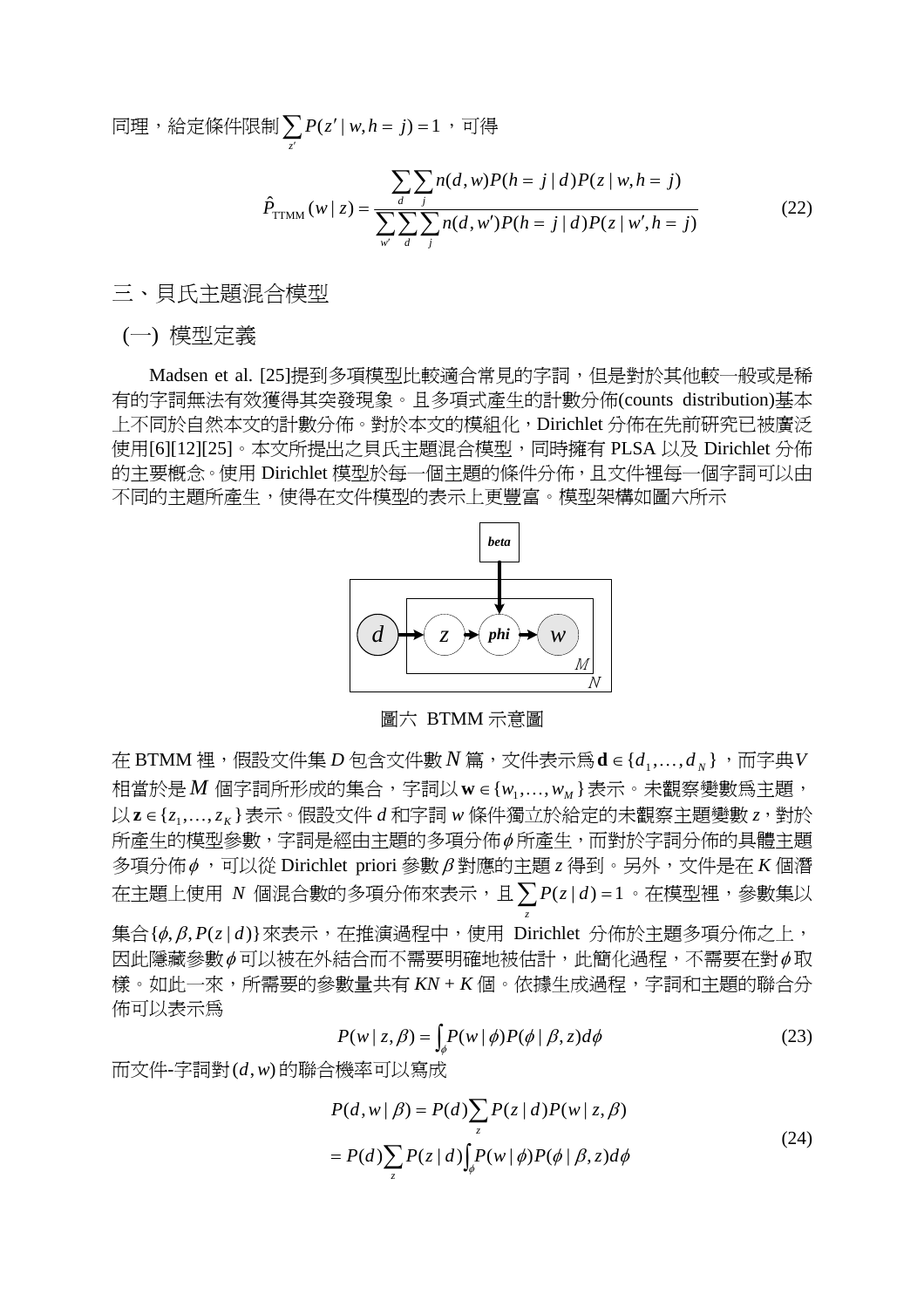(二) 推論

在我們的模型裡,潛在變數為 *<sup>d</sup> <sup>w</sup> z* , ,即文件的字詞*wd* 所出現的主題。首先,觀察計 算  $P(z | w_i)$ 的複雜度,此分佈和聯合分佈成正比。根據貝氏規則,對潛在變數 *z* 之條件 事後分佈(conditional posterior distribution)給定為

$$
P(\mathbf{z} \mid \mathbf{w}_d) = \frac{P(\mathbf{w}_d, \mathbf{z})}{\sum_{z} P(\mathbf{w}_d, \mathbf{z})}
$$
(25)

在此,我們以{**w** , **z**} *<sup>d</sup>* 代表完整的觀察資料,**w***<sup>d</sup>* 表示文件向量。計算 ( | ) *P* **w***<sup>d</sup>* **z** 意味著在 大的離散狀態空間評估機率分佈。遺憾的是,這分佈無法直接被求得,主要是因為分母 部分加總比較難評估[14],並且包含 *<sup>M</sup> Z* 個離散隨機變數,其 *M* 表示在文件集中字詞的 總數。就這觀點,在本研究中,嘗試以馬可夫蒙地卡羅法[20]以模擬參數的事後分佈 (posterior distribution)來估計未知參數。如同文獻[14]一樣,使用 Gibbs sampling 來估計 參數。對本研究提出的模型來說,Gibbs sampling 演算法容易實現,需要較少的儲存記 憶體空間,並且在數度和執行上和現有的演算法具有競爭性。對於每一個字詞標記而 言,Gibbs sampling 從對應的條件分佈中,給定其他字詞對於主題的分配,來估計目前 字詞分配到主題的機率。然後目前字詞可以被分配到主題上,並且將此分配儲存下來, 以便 Gibbs sampling 著手其他字詞計算時使用。爲了模擬  $P(z | w_d)$ , Gibbs sampler 使用 充分條件  $P(z | z_{-i}, w_{-i})$ 執行 Markov chain。充分條件透過估算等式(25) 隱藏變數的方法 可以寫成

$$
P(z \mid \mathbf{z}_{-i}, \mathbf{w}_d) = \frac{P(\mathbf{z}, \mathbf{w}_d)}{\int_z P(\mathbf{z}, \mathbf{w}_d) dz}
$$
(26)

其中, z<sub>→</sub>定義爲z-{z<sub>i</sub>},表示除了目前的字詞w<sub>i</sub>之外,對所有字詞的主題分配。在 BTMM 中,聯合分佈可以被分解為

$$
P(z, w | d, \beta) = P(w | z, \beta) P(z | d)
$$
 (27)

等式右邊的兩個元素能夠被分別處理,第一項 *P*(*w* | *z*, β)可以由給定相關主題的被觀察 字詞總數之多項式導出,如式(28)所示

$$
P(w \mid z, \beta) = \int_{\phi} P(w \mid \phi) P(\phi \mid \beta, z) d\phi = \int_{\phi} \frac{n!}{\prod_{w} n_{w}!} \frac{\Gamma(\sum_{w} \beta_{w})}{\prod_{w} \Gamma(\beta_{w})} \prod_{w} \phi_{z}^{n_{z}^{(w)} + \beta_{w} - 1} d\phi
$$
  

$$
\approx \frac{\Gamma(\sum_{w} \beta_{w})}{\Gamma(\sum_{w} \beta_{w} + n_{z}^{(w)})} \prod_{w} \frac{\Gamma(n_{z}^{(w)} + \beta_{w})}{\Gamma(\beta_{w})}
$$
(28)

其中,*n*<sub>Σ</sub>定義爲字詞 *w* 被分配到潛在主題變數 z 發生的次數。在式(28)中,∏ ¢¦¦  $\phi_{w}^{n_{w}}$   $\bar{\pi}$  $\prod \phi _w^{\beta _w -1}$  結合是 Dirichlet 分佈  $P( \phi \, | \, n_{_w} + \beta _w)$  的未正規化變化形式, 並利用 *w*  $\int P(\phi \mid n_{w} + \beta_{w}) d\phi = 1$ 推導所得。過程中,不需導入參數 $\phi$ ,因為他們只是在被觀察資料 (*d*,*w*)和對應主題 *z* 之馬可夫鏈的狀態變數之間的關聯統計。考慮式(28)中的分佈,只對 包含索引 *i* 之潛在變數 *z* 乘積項保留,其他全部消去。更進一步地,利用等式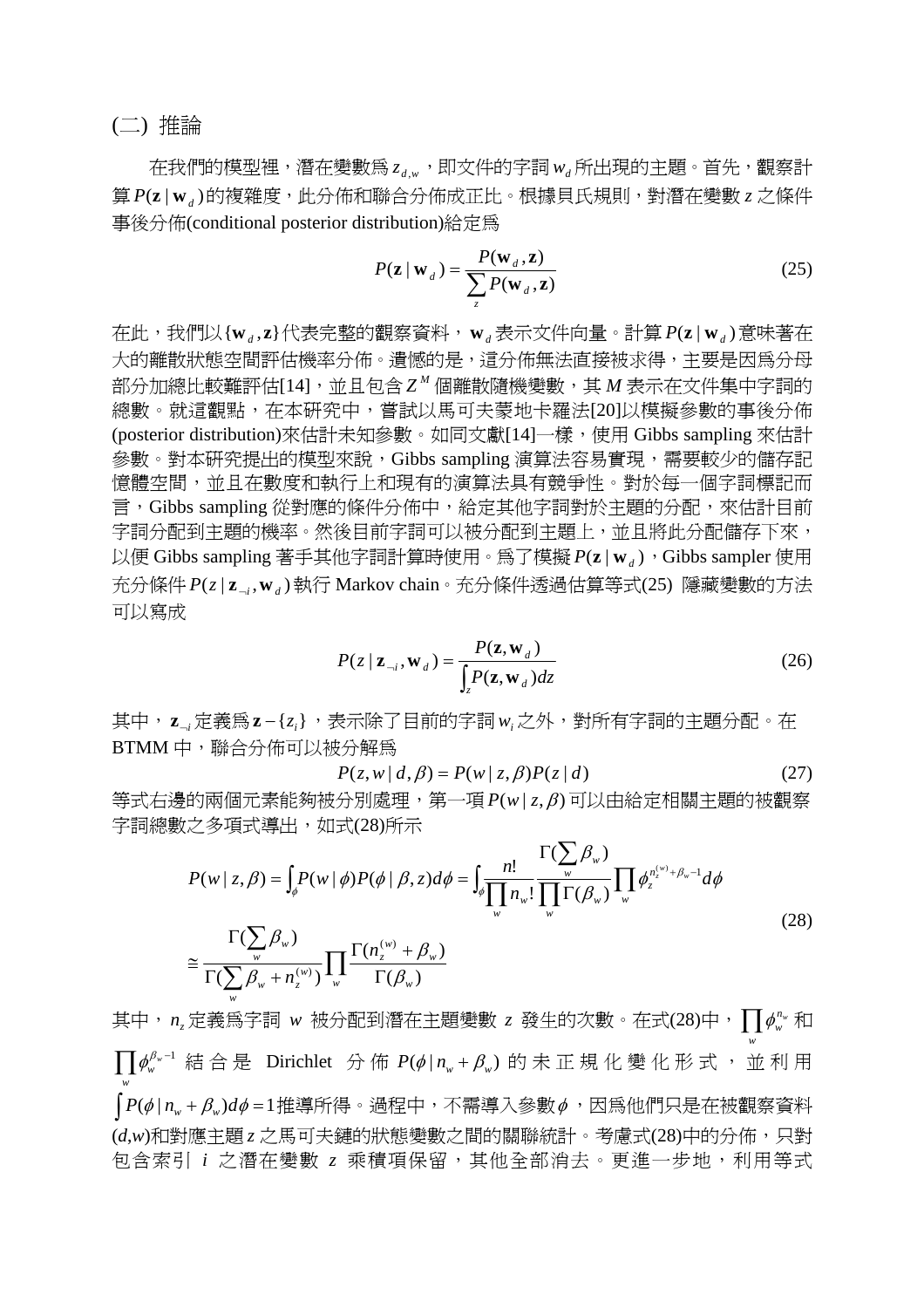Γ(*x*) = (*x* −1)Γ(*x* −1) 。因此,式(28)可以重寫為

$$
\hat{P}_{\text{BTMM}}(w \mid z, \mathbf{z}_{-i}) = \frac{P(w \mid \mathbf{z})}{P(w \mid \mathbf{z}_{-i})} = \frac{\frac{\Gamma(n_z^{(w)} + \beta_w)}{\Gamma(\sum_{w'} n_z^{(w')} + \beta_w)}}{\frac{\Gamma(n_z^{(w)} - 1 + \beta_w)}{\Gamma((\sum_{w'} n_z^{(w)} + \beta_w) - 1)}} = \frac{n_{z, -i}^{(w)} + \beta_w}{\Gamma(\sum_{w'} n_z^{(w')} + \beta_w - 1)} \propto \frac{n_{-i, z}^{(w)} + \beta_w}{n_{-i, z}^{(w)} + \beta_w}.
$$

(29)

同理,潛在主題分佈 *P*(*z* | *d*) 可以被推得以下結果

$$
\hat{P}_{\text{BTMM}}(z | d, \mathbf{z}_{-i}) = \frac{n_{d,-i}^{(z)}}{\sum_{z'} n_{d,-i}^{(z')}} \tag{30}
$$

其中,  $n(d, w)$  表示字詞 w 在文件  $d$  中出現的個數。最後, 對於潛在變數, 由式(29)、(30) 我們可以推導出更新等式,其結果為

$$
P(z_i | \mathbf{z}_{-i}, w, d) \propto P(w | z, \mathbf{z}_{-i}) P(z | d, \mathbf{z}_{-i}) \propto \frac{n_{-i,z}^{(w)} + \beta_z}{n_{-i,z}^{(v)} + V\beta_z} \cdot \frac{n_{d,-i}^{(z)}}{\sum_{z'} n_{d,-i}^{(z)}} \tag{31}
$$

其中, $\bm{\mathit{n}}^{\scriptscriptstyle(w)}_{\scriptscriptstyle \neg \bm{i},\bm{:}}}$  $n_{\neg i,z}^{\text{\tiny(w)}}$ 表示字詞w分配給主題z的次數 , $n_{d,-}^{\text{\tiny(z)}}$  $n_{d,\neg i}^{(z)}$  包含主題  $z$  在文件  $d$  裡被分配到一 些字詞 w 的次數,而  $n_{\neg i, \neg}^{(\cdot)}$  $n_{\neg i,z}^{(\cdot)}$ 表示所有字詞分配給主題  $z$  的總數,標記¬ $i$  表示當前字詞  $w_i$ 在 這些計數已被移去,不被列入計算考慮。β表示 Dirichlet priori,在本模型裡,對全部字 詞β假設是相同的,亦即β 的所有組成部分都相同。 *<sup>i</sup> z* 的初始被設定介於值 1 到 *K* 之間, 決定馬可夫鏈(Markov chain)的初始狀態。然後執行幾個迭代次數,直到鏈接近目標分 佈, *<sup>i</sup> z* 目前值將會被記錄下來。

(三) 不同模型之關聯和比較

在本章節中,我們將討論並比較前面章節所描述的幾個模型。從主要的方程式看 來,模型之間差異大同小異。為了容易理解文件模型生成的差異。針對本文所提出的方 法和第二章所提到的模型,如 PLSA、LDA 以及 TTMM 等,對其組成元素(字詞、主題 及文件)之生成機率/分佈表示,簡單歸納如下表一所示。

|             | Word                                          | Topic                 | Document                  |  |  |
|-------------|-----------------------------------------------|-----------------------|---------------------------|--|--|
| <b>PLSA</b> | P(w z)                                        | P(z d)                | P(d, w)                   |  |  |
| <b>LDA</b>  | $w \mid z, \beta \sim Mult(\beta)$            | $z \sim Mult(\theta)$ | $\theta \sim Dir(\alpha)$ |  |  |
| <b>TTMM</b> | $w \mid z, \beta \sim Mult(\beta)$            | $z \sim Mult(\tau)$   | $h \sim Mult(\pi)$        |  |  |
| <b>BTMM</b> | $w \sim Mult(\phi_z), \phi_z \sim Dir(\beta)$ | P(z d)                | P(d, w)                   |  |  |

表一、不同方法之各組成元素機率分佈表示

假設在文件集裡有 *N* 篇文件,字典數大小為 *M*,|*d*|表示文件長度,亦即在文件的 字詞個數,*K* 為主題(Topic)個數,*J* 為 theme 數目以及群組個數為 *C*。對於模型的空間 複雜度比較,以表三做一簡單的闡述。各個模型所需的參數量,從表二可以得知,TTMM 需要 *J*(1 + *K*) + *KM* 個參數,而 LDA 只需 *K* + *KM* 個參數。主要是由於連續分佈使用一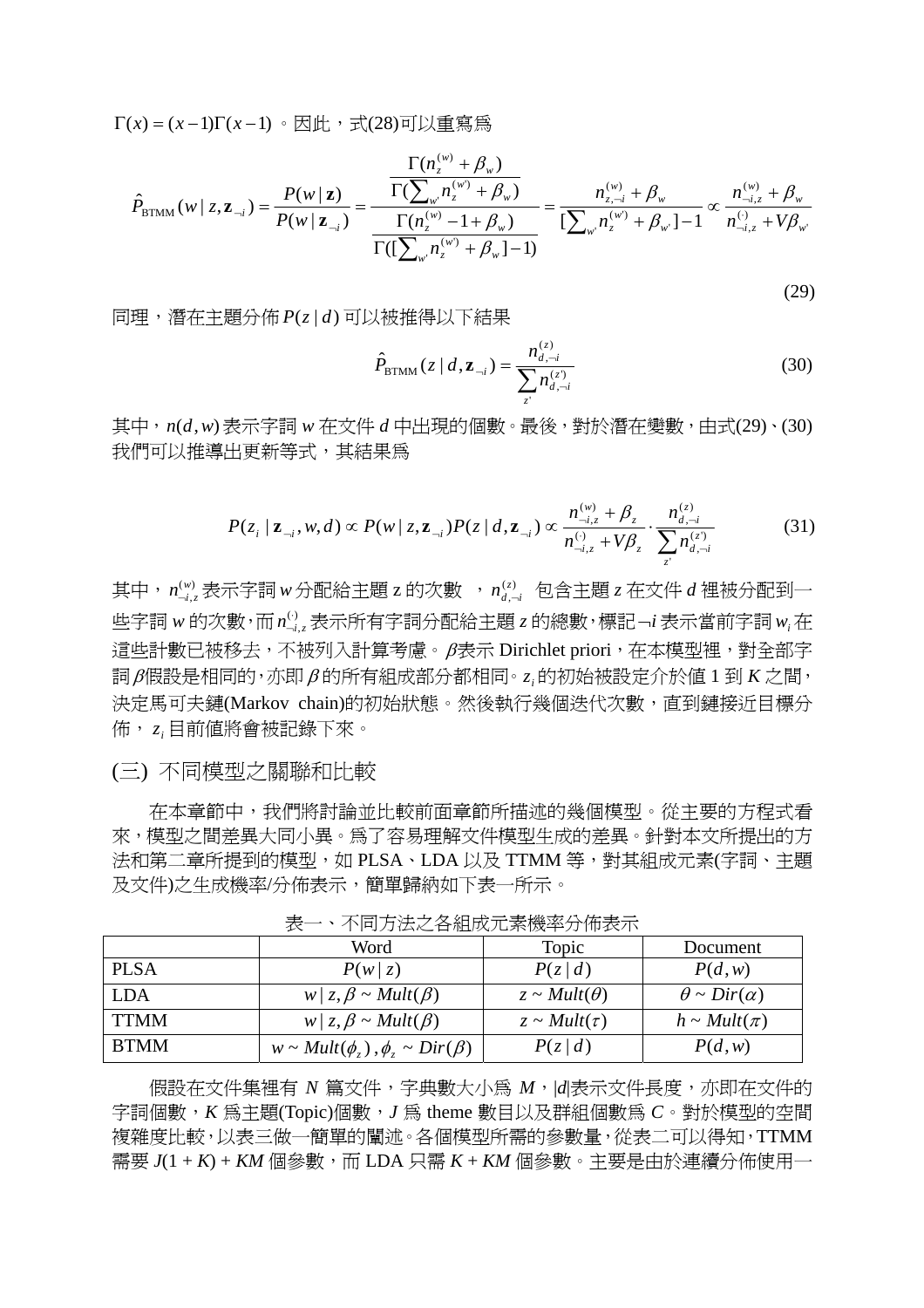個參數,在 LDA 產生混合比例θ參數,取代在 TTMM 兩個離散分佈。除此,當文件透 過主題(theme)被群聚在一起,如此  $J < N$ ,則 TTMM 的參數量可能少於 PLSA 的參數量 *KN* + *KM*。在 BTMM 模型中,字詞是經由主題 *z* 的多項分佈φ 所產生,而對於字詞分 佈的具體主題多項分佈φ ,可以從 Dirichlet priori 參數β 對應的主題 *z* 得到,其參數量 比 PLSA 少,只需 *KN* + *K* 個。

|            |          | LDA     | <b>TTMM</b>  | <b>RTMM</b> |
|------------|----------|---------|--------------|-------------|
| Parameters | O(KN+KM) | O(K+KM) | $O(J+JK+KM)$ | $O(KN+K)$   |

、對不同横刑之空間頻雜度比較

四、實驗

(一)、實驗文集及設定說明

在本文的實驗中,我們使用 TREC 所收集的文集,分別為 Associated Press newswire (AP) 88 和 Wall Street Journal (WSJ) 89, 資料的統計資訊, 如表三所示。我們所使用測 試的查詢句子為 Topics 101-150,主要取各個主題中的標題(title)和敘述(description)部分 作為查詢句,每個查詢句的平均長度為 14.48 個字。文件會先經過 stop word 和 stemming 的前處理。本文分別對此兩文集以文件檢索和文件模組化驗證本文方法的正確性和可行 性。在實驗中主要是針對 Language Model (LM)、PLSA、LDA 及本文所提出的 BTMM 做比較。對於潛在變數 k 的個數,初始實驗設定為 16。實驗分為兩個部分, 第一評估 各個模型應用在文件檢索上的效能,以 Precision-Recall curve 和 mAP 作為評估的準則 [15]。第二個是以 perplexity 評估文件模型的效果。

表三、TREC 文集的統計資訊

| Collection | Description                       | <b>Size</b> | #Doc.  | <b>Vocabulary Size</b> |
|------------|-----------------------------------|-------------|--------|------------------------|
|            |                                   |             |        |                        |
|            |                                   | (MB)        |        |                        |
| WSJ89      | Wall Street Journal (1989), Disk2 | 36.5        | 12,380 | 17.732                 |
| AP88       | Associate Press (1988), Disk1     | 237         | 79,908 | 8,783                  |

(二)、實驗結果

1、不同模型在檢索效能的影響

首先,比較不同的方法對 TREC 文件集在文件檢索上效能的比較。從圖七和圖八表 示不同模型之 Precision-Recall 曲線,分別 WST89 和 AP88 的結果,而表四為 mAP 在不 同模型所計算的結果。從這些圖表當中,可以看出以主題為基礎的文件模型,皆比語言 模型有更好的效能。BTMM 的效能雖然比 PLSA 好,然而效果並不明顯。分析其原因, 其影響的因素可能來自潛在主題變數 *k* 值的設定和參數值初始的設定。另外,文件前處 理 stemming 亦可能造成影響。因此,在未來的實驗,將針對這些部分更進一步探討。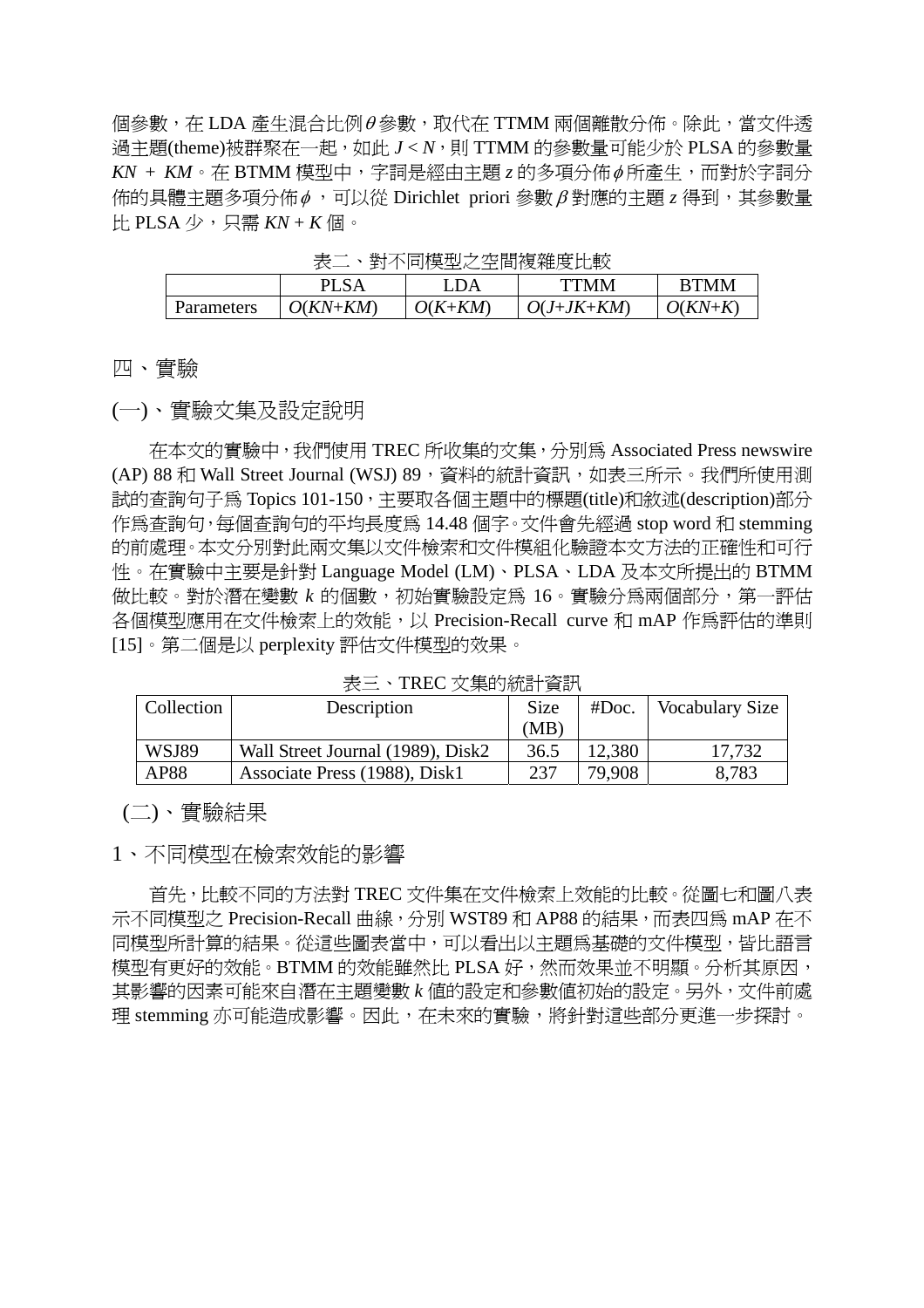

圖七、Precision-recall curves 對不同方法在 WSJ89 文集上的比較



圖八、Precision-recall curves 對不同方法在 AP88 文集上的比較

表四、LM、PLSA、LDA 以及 BTMM 在不同文集中 mAP 之比較

|       | ١M     | <b>PLSA</b> | LDA    | <b>RTMM</b> |
|-------|--------|-------------|--------|-------------|
| AP88  | 0.2128 | 0.2507      | 0.241  | 0.2536      |
| WSJ89 | 0.2761 | 0.3448      | 0.3507 | 0.3486      |

## 2、不同模型在文件模組化的評估

在文件模組化的實驗過程裡,以 WSJ89 為實驗資料,將文件分為兩個部分,三分 之二的資料量作為基礎模型的訓練資料集,共 7,931 篇文件,另外,三分之一部份做測 試的文件資料集合,包含 4,449 篇文件。初步實驗結果如表五所示。從表中可以看出 BTMM 比 LM 和 PLSA 模型有較好的結果, 其 perplexity 分別由 257.59 和 251.8 降至 250.42。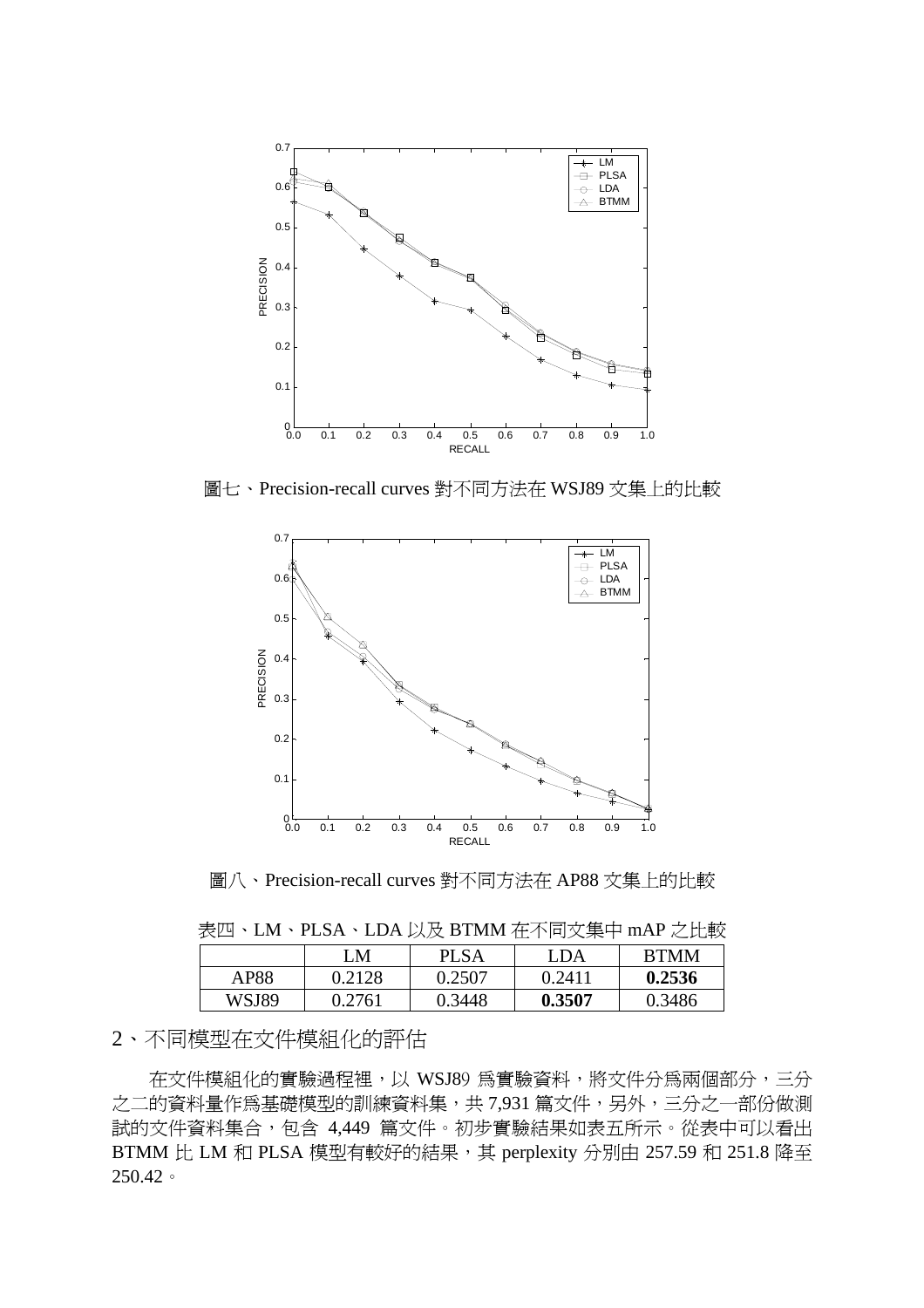表五、不同模型之間 perplexity 之比較

| ----<br>$\sim$ $\sim$ $\sim$ $\sim$ |        |       |        |             |
|-------------------------------------|--------|-------|--------|-------------|
|                                     | M      |       |        | <b>RTMM</b> |
| Perplexity                          | 257.59 | 251 R | 248.63 | 250.42      |

BTMM 主要是改進 PLSA 中,字詞和主題之間的表示型態,以 Dirichlet 分佈替代原始 的多項分佈,在字詞的主題分佈上導入 Dirichlet 事前機率,使得資訊更完整和豐富。然 而,從實驗結果我們可以發現比 LDA 略差。針對此部分,我們將對字典個數的影響更 進一步的探討分析。其分析結果如表六所示。我們分別選取字典字數一萬、二萬及三萬 字來做對照,潛在主題變數個數設定為 8。

| - - -<br>$\rightarrow$ $\rightarrow$ $\rightarrow$ $\rightarrow$ $\rightarrow$ $\rightarrow$ |        |        |        |  |
|----------------------------------------------------------------------------------------------|--------|--------|--------|--|
|                                                                                              | 10,000 | 20,000 | 30,000 |  |
| LM                                                                                           | 247    | 380    | 511    |  |
| <b>PLSA</b>                                                                                  | 240    | 372    | 504    |  |
| <b>LDA</b>                                                                                   | 205    | 365    | 505    |  |
| <b>BTMM</b>                                                                                  | 232    | 369    | 495    |  |

表六、不同字典個數對 perplexity 值的影響

從表六可以得知,當字典數增加時,模型針對文字發生機率的預測分支度越高,所以 perplexity 都呈現上升的趨勢。當字典大小約爲 3 萬字時, BTMM 的 perplexity 比 LDA 低。主要原因是因為當我們過度對字典數做刪減時,突發現象對模型的影響變得輕微。 而由於 LDA 模型對文件階層加入事前機率,使得估算文件的主題分佈時,較貼近真實 的分佈情形。然而,在字典數較大時,從實驗數據,可以發現突發現象較為顯著,使得 在文件中較稀有但卻具有鑑別性的字詞對模型產生影響,由於 BTMM 模型對字詞的主 題分佈導入 Dirichlet 事前分佈,使得在 perplexity 的評估上略比 LDA 佳。

#### 五、結論

本文中主要是以機率模型為基礎提出一個貝氏理論的文件模型,致力解決 bag-of-word 表示法的問題,並對現有模型做改進,以期達到更好的效能。其架構延伸 原始 PLSA 模型的概念,對於一個主題的條件分佈以 Dirichlet 代替原有的多項分佈表 示, 在此稱之為貝氏主題混合模型。文中利用 Gibbs 抽象法估計模型未知參數, 此方法 的優點是不需要明確地表達模型參數且實做上比較容易,對記憶體需求量也比較少。在 主題混合模型中,雖然假設文件可由不同主題所產生,但文件與字詞彼此之間是獨立 的。然而,在真實世界裡,文件之間通常是有關聯的。例如,在新聞的文件標題中,可 以分為主要主題和次要主題。在 Tam 和 Schultz[34]的研究中,以 Dirichlet Tree[26]代替 LDA 中 Dirichlet Prior,使得潛在主題可以表達更多關聯。在未來的研究方向,對於文 件模型演算法,我們擬延伸至層級概念,將文件以少量的概念或是主題來呈現,使得模 型更具有強健性。另外,目前文件的機率模型表示法,大致以 Unigram 為主,如何結合 *n*-gram 語言模型,使得文件模型更具強健性,亦是未來研究工作。

#### 參考文獻

- [1] Y. Akita and T. Kawahara, "Language model adaptation based on PLSA of topics and speakers", *Proceedings of International Conference on Spoken Language Processing*, pp. 1045-1048, 2004.
- [2] J. R. Bellegarda, "Exploiting latent semantic information in statistical language modeling," *Proceeding of the IEEE,* vol. 88, No. 8, pp. 1279-1296, 2000.
- [3] M. W. Berry, S. T. Dumais and G. W. O'Brien, "Using linear algebra for intelligent information retrieval", *SIAM Review*, vol. 37, no. 4, pp. 573-595, 1995.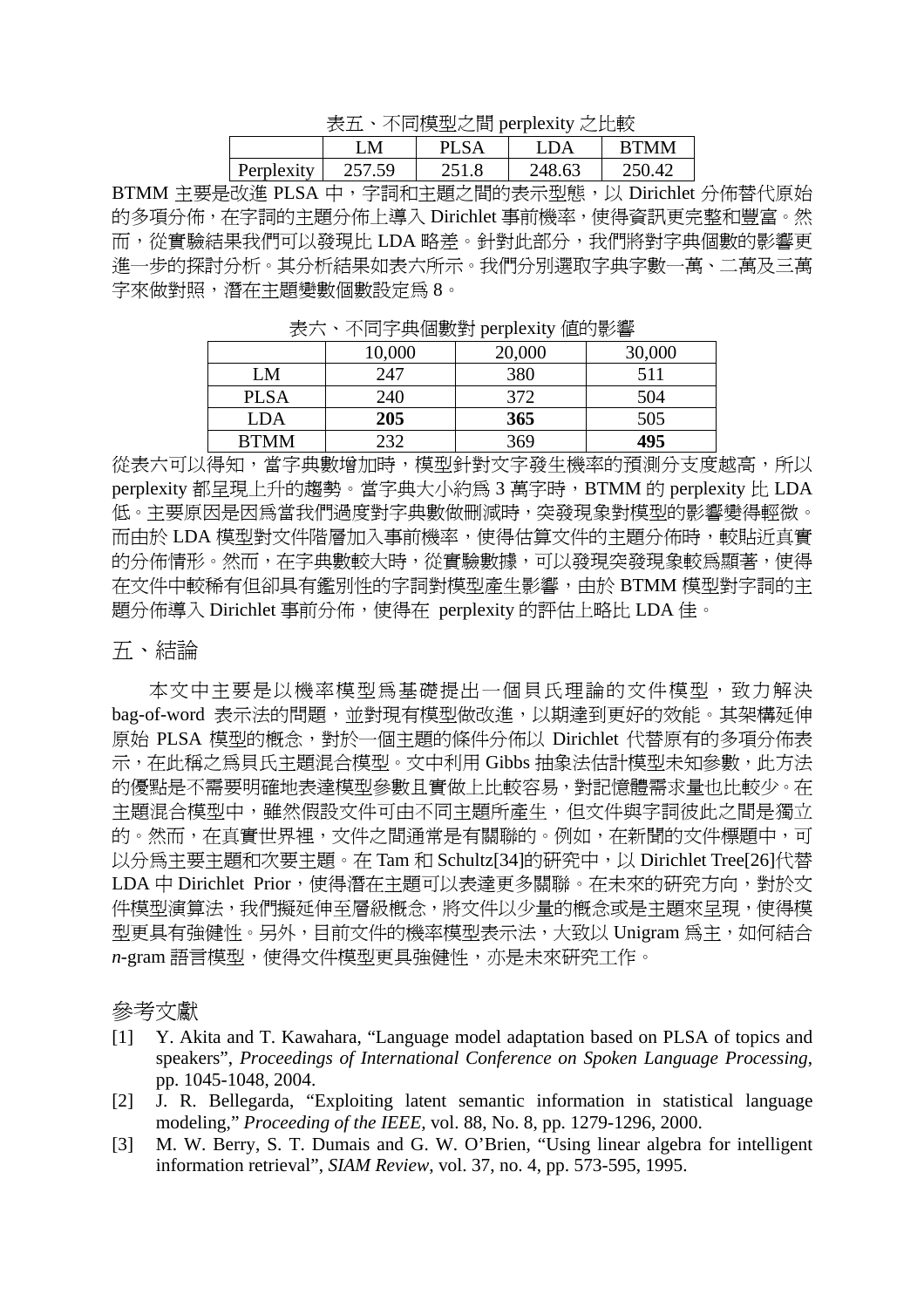- [4] D. M. Blei and J. D. Lafferty, "Correlated topic model", *Advances in Neural Information Processing Systems* (*NIPS*), vol. 18, pp. 147-154, 2006.
- [5] D. M. Blei and J. D. Lafferty, "Dynamic topic model", *Proceedings of the 23rd International Conference on Machine Learning*, pp.113-120, 2006.
- [6] D. M. Blei, A. Y. Ng and M. I. Jordan, "Latent Dirichlet allocation", *Journal of Machine Learning Research*, vol. 3, no. 5, pp. 993-1022, 2003.
- [7] T. Brants, F. Chen and I. Tsochantaridis, "Topic-based document segmentation with probabilistic latent semantic analysis", *Proceedings of the Eleventh International Conference on Information and Knowledge Management*, pp. 211-218, 2002.
- [8] J.-T. Chien, M.-S. Wu and C.-S. Wu, "Bayesian learning for latent semantic language", *Proceedings of European Conference on Speech Communication and Technology*, pp. 25-28, 2005.
- [9] J.-T. Chien, M.-S. Wu and H.-J. Peng, "On latent semantic language modeling and smoothing", *Proceedings of International Conference on Spoken Language Processing*, vol. 2, pp. 1373-1376, 2004.
- [10] S. Deerwester, S. T. Dumais, G. W. Furnas, T. K. Landauer and R. Harshman, "Indexing by latent semantic analysis", *Journal of the American Society for Information Science*, vol. 41, no. 6, pp. 391-407, 1990.
- [11] A. P. Dempster, N. M. Laird and D. B. Rubin, "Maximum likelihood from incomplete data via the EM algorithm", *Journal of the Royal Statistical Society*, Series B, vol. 39, no. 1, pp. 1-38, 1977.
- [12] C. Elkan, "Clustering documents with an exponential-family approximation of the Dirichlet compound multinomial distribution", *Proceedings of the 23rd International Conference on Machine Learning*, pp. 289-296, 2006.
- [13] M. Girolami and A. Kaban, "On an equivalence between PLSI and LDA", *Proceedings of the 26th Annual International ACM SIGIR Conference on Research and Development in Information Retrieval*, pp. 433-434, 2003.
- [14] T. L. Griffiths and M. Steyvers, "Finding scientific topics", *Proceedings of the National Academy of Science*, vol. 101, pp. 5228–5235, 2004.
- [15] D. Harman, Overview of the Fourth Text Retrieval Conference. 1995. Available at http://trec.nist.gov/pubs/trec4/overvies.ps.gz
- [16] T. Hofmann, "Probabilistic latent semantic analysis", *Proceedings of the Fifteenth Annual Conference on Uncertainty in Artificial Intelligence*, pp. 289-296, 1999.
- [17] T. Hofmann, "Unsupervised learning by probabilistic latent semantic analysis", *Machine Learning*, vol. 42, no. 1, pp. 177–196, 2001.
- [18] T. Hofmann, "Unsupervised learning from dyadic data", *Advances in Neural Information Processing Systems*, vol. 11. MIT Press, 1999.
- [19] X. Jin, Y. Zhou and B. Mobasher, "Web usage mining based on probabilistic latent semantic analysis", *Proceedings of the 2004 ACM SIGKDD International Conference on Knowledge Discovery and Data Mining*, pp. 197-205, 2004.
- [20] M. Jordan, editor. *Learning in Graphical Models*. MIT Press, Cambrige, MA, 1999.
- [21] M. Jordan, Z. Ghahramani, T. Jaakkola, and L. Sail, "Introduction to variational methods for graphical models", *Machine Learning*, vol. 37, pp. 183-233, 1999.
- [22] S. M. Katz, "Distribution of content words and phrases in text and language modeling", Natural Language Engineering, vol. 2, pp. 15-59, 1996.
- [23] M. Keller and S. Bengio, "Theme topic mixture model: A graphical model for document representation", *in PASCAL Workshop on Learning Methods for Text Understanding and Mining*, 2004.
- [24] T. G. Kolda and D. P. O'Leary, "A semi-discrete matrix decomposition for latent semantic indexing in information retrieval", *ACM Transactions on Information Systems*,